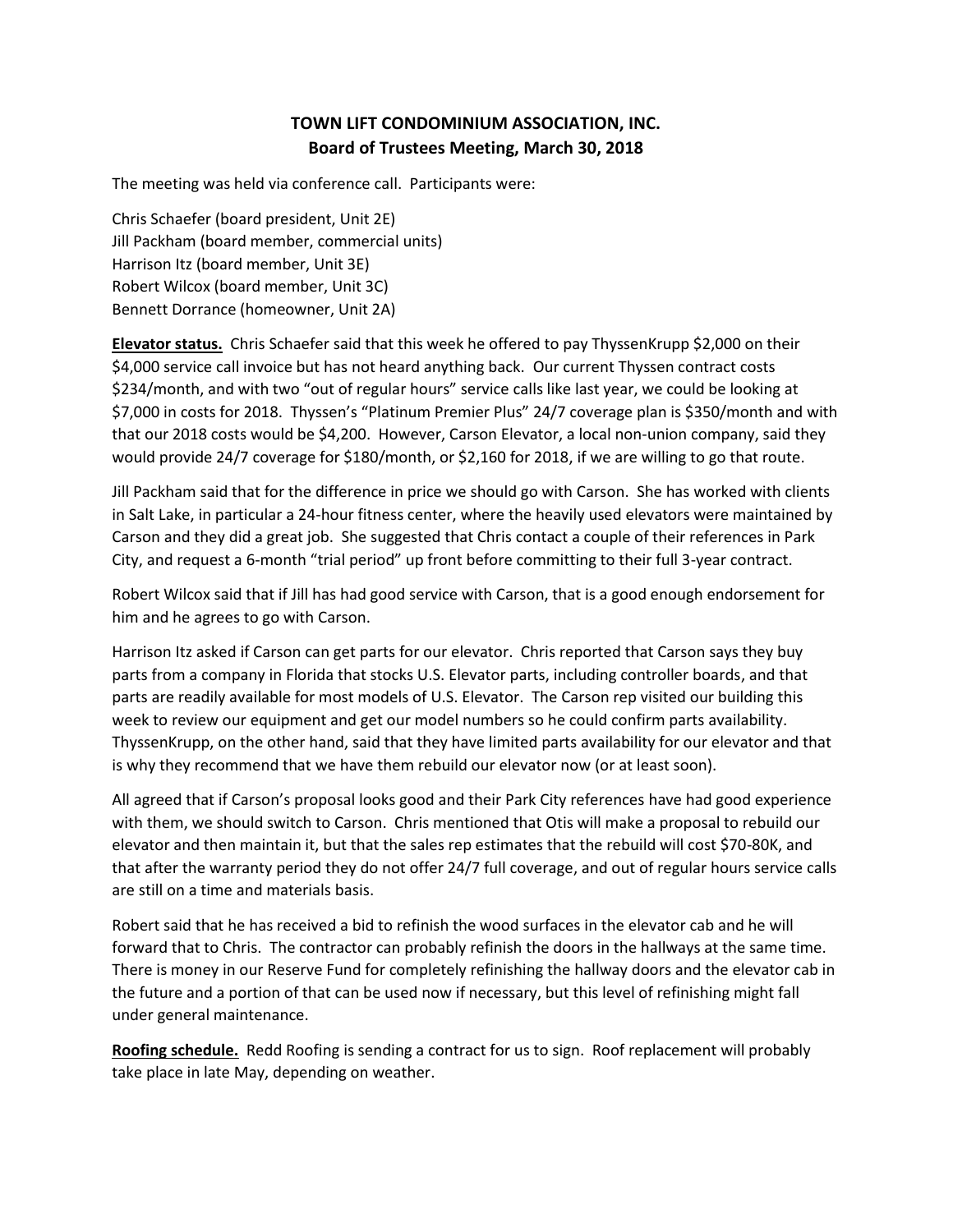### **Loading Zone/Plaza rebuild**.

CDC (general contractor) has bid more than \$500,000 for the job. John Maxfield has not gotten any other bids, and said that his original \$300,000 estimate was for decorative concrete so he is not surprised that the pedestal/paver system would come in at over 500K. Chris expressed concern that Maxfield's lack of concern about cost is not a good sign.

Also, last Friday John Maxfield said that our pre-Appliction to the city might be better without Columbus Pacific's name on it due to difficulties they have had with the city while building the Kimball project. On Monday he asked that the pre-Application be submitted by Town Lift without Columbus Pacific's name on it. Chris removed Columbus Pacific's name before submitting the pre-Application. We have had no feedback on the suggested contract terms we submitted to Columbus Pacific. On the other hand, when Chris told John that we have maintenance work we want to do in conjunction with the plaza development, and asked if we should not plan on doing it this summer, John replied positively saying that Columbus Pacific sees the whole Kimball project being wrapped up before next ski season, including the plaza project.

Columbus Pacific renewed their parking contract with Town Lift, but only for 3.5 months ending July 31.

Randy Luebke has suggested that we invite John Maxfield to make a presentation to our HOA meeting about the plaza project. Robert and Harrison both said they thought this was a good idea. Chris will contact John.

## **Financials for 2017**.

Chris pointed out that our Reserve Fund is now separated out in our financial statements, is maintained in a separate bank account, and Reserve Fund contributions are now separated out on our income statement.

Jill asked what kind of charges were going into account 6010 - Property Management Admin, and why this account was not budgeted for 2017. Chris referred to the list of charges in Note 1, and said that these charges have previously been put in 6000 - Property Management Contract, 6070 - Administrative Expense, and other accounts. They are mostly charges from Sea to Ski for doing various administrative tasks for Town Lift, but are not covered by the monthly fee (account 6000). Charges from Sea to Ski were discussed, and it was concluded that across all expense accounts we pay Sea to Ski about \$35,000 - 40,000/year for various services. Some of these services are buried in other accounts--for example, when Apollo Rooter comes to clean out drain lines each year, a Sea to Ski employee accompanies them as they go into each unit. The charges for Sea to Ski's time, in this case, are in the plumbing expense account.

Jill also asked why there was a large variance in account 6200 - Inspections. Chris replied that at the beginning of the year we were paying Sea to Ski \$1,500/month for property "inspections," but that this seemed excessive. At Sea to Ski's (Charlie Robbins') suggestion we scaled this back to one inspection per week during the summer and two during ski season, while increasing the amount of housekeeping.

Jill and Chris pointed out that account 4000 - HOA Dues shows a shortage of \$34,000 because the dues for  $1<sup>st</sup>$  quarter 2017 were booked in 2016 and included in 2016 taxes. The 2018 budget and bookkeeping will include all of the year's dues.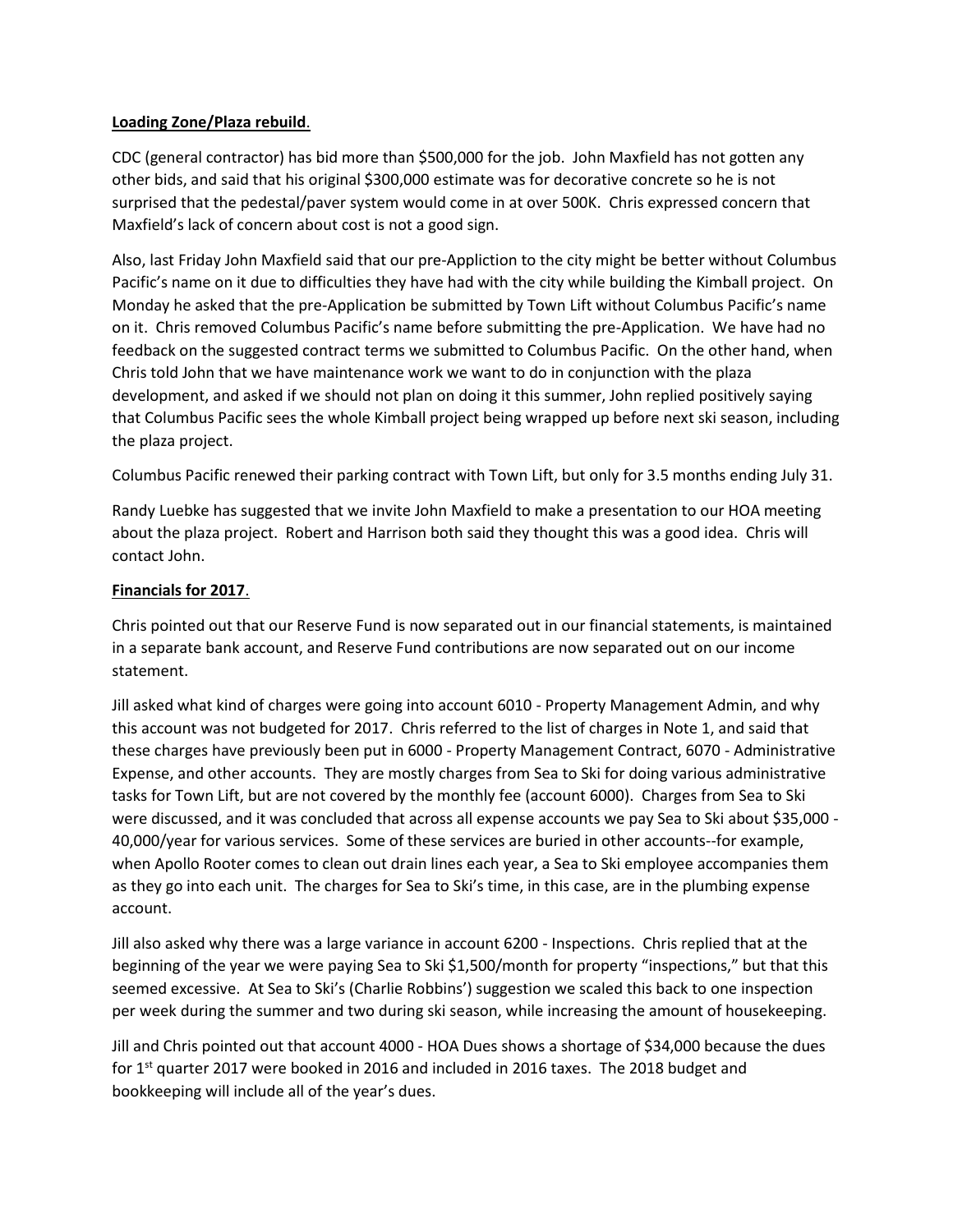### **Budget for 2018.**

The proposed budget was discussed and Chris explained that no dues increase was implemented for 2018, as the previously authorized regular increases of 3%/year were to build up our Reserve Fund by 2017, a goal which has now been met. However, our projected operating expenses for 2018 leave us about \$5,000 short of what should be our Reserve Fund contribution for 2018.

Reserve Fund projects:

- Last year Randy and Chris suggested that we install smoke detectors in Buildings B & C to give advance warning of a possible fire (Note: both buildings are sprinklered and the sprinklers set off the fire alarm if they go off). We have \$1,733 left from the Fire Alarm upgrade, but this is not enough to cover the \$5,331 cost of smoke detectors as proposed by Certified Fire. Jill will consult with the owners of the commercial condos regarding the need for smoke detectors. Chris will forward the bid received from Certified Fire to Jill.
- It was decided to defer painting of the metal railing around the parking ramp as it is not necessary at this time.
- The teal paint on the back of Building A will be repainted by Fred Marshall, and the TPO roof on Building A will be replaced by Redd Roofing this spring.
- It was decided to replace the carpet in the Main Street lobby, and to remove the drop ceiling in that lobby, paint the remaining ceiling black, and replace the florescent fixtures there with more attractive LED lighting. The plan discussed last year to install an electronic lock on the Main Street door is dropped for lack of interest--this is the most likely point of entrance for a vandal or other unwanted person, and the key lock followed by the electronic locks on the stairs and elevator make the building more secure than having to pass through two electronic locks.
- Funds are also available for replacing carpets and repainting the hallways and stairwells in Building A, however there is no particular plan in place to alter the present color scheme. Harrison indicated that it would be good to brighten up the halls if we are going to repaint. Jill said that she would put us in contact with Susan Monahan, who devised the new decorating scheme at the Caledonian, and that Susan might be willing to make some suggestions without incurring a major decorating expense. All agreed to wait and see what Susan suggests.

# Special projects:

There will be \$13,522 left over in the Reserve Fund after replacing the roof on Building A. However, this is not enough to cover three special projects for which there are no funds in the Reserve Fund:

- Repair the broken post-tension cable in the Loading Zone slab (\$8,500),
- Replace and seal the leaking sidewalk behind Building A (\$10,000),
- Replace and repair the storage locker doors of several units in the garage (\$3,650).

Our intention has been to do these projects in conjunction with the plaza rebuild, and they may cost more or have to be reduced in scope (no snowmelt under the sidewalk, for example) if done standalone. Harrison asked if the leaking sidewalk problem could be fixed by placing a sealant over the top of the sidewalk rather than tearing it out and replacing it. Chris said that at one point a sealing cover was considered for the entire Loading Zone area but it was not particularly attractive. Chris will look into